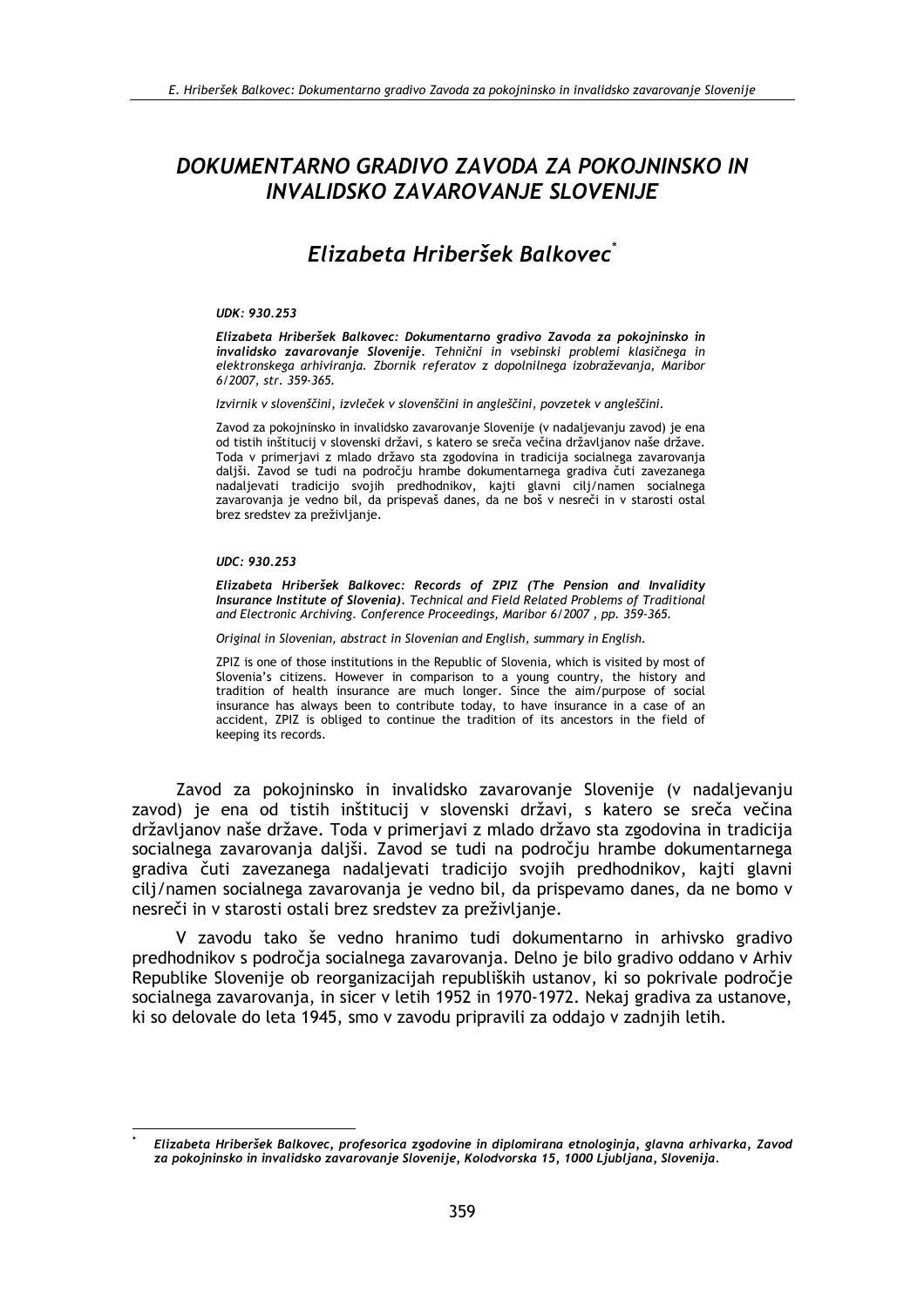#### **GRADIVO DO LETA 1945**

Bratovske skladnice so ena od najstarejših oblik socialne pomoči starejšim ali obolelim, vdovam ali sirotam ob smrti člana skladnice. Oblikovale so se predvsem v rudarskih središčih (pri nas je najstarejša izpričana bratovska skladnica v Idriji že iz leta 1671). Nijhovo pravno ureditev v habsburški monarhiji je prinesel splošni rudarski zakon iz leta 1854. Do leta 1918 je bilo na Slovenskem 18 bratovskih skladnic. Njihova tradicija se je ohranila tudi med obema vojnama. Glavni bratovski skladnici v Ljubljani je bilo podrejenih 14 krajevnih skladnic.<sup>1</sup> Arhiv Republike Slovenije je od bratovske skladnic prevzel večinoma gradivo upravnih odborov, blagajniške knjige, matične knjige članov (delno z indeksi). Za oddajo so pripravljena še poslovna poročila Glavne bratovske skladnice v Ljubljani (od leta 1927 do leta  $1941$ .

Zgodovina organiziranega socialnega zavarovanja na Slovenskem sega v drugo polovico 19. stoletja. Bismarckova Nemčija je v desetletju med leti 1881 in 1891 sprejela vse pomembnejše zakone na področju socialnega zavarovanja. Že leta 1887 je bilo tudi v Avstro-Ogrski uvedeno obvezno zavarovanje za primer nesreče na delu. 1. avgusta 1889 je začel veljati na ozemlju Slovenije Zakon o obveznem bolniškem zavarovanju. Nosilci in izvajalci tega zavarovanja so bile okrožne blagajne, financiralo pa se je s prispevki zavarovancev. Leta 1844 je bil osnovan tudi pokojninski zavod za avstrijske železničarje - vendar se je zavarovanje slovenskih železničarjev pričelo izvajati šele deset let pozneje. Vse do razpada monarhije so tekle priprave za pripravo predpisov o zavarovanju za primer invalidnosti in starosti, vendar do začetka prve svetovne vojne zavarovanje po sistemu, kot ga poznamo danes, ni zaživelo.

Leta 1922 je bil sprejet Zakon o socialnem zavarovanju delavcev, vendar se je od sprejema dalje uporabljal le del zakona, ki je urejal socialno in zdravstveno zavarovanje, otroško varstvo, pravice v primeru nesreče na delu in pogrebnine z začasno rento. Šele leta 1937 so pričeli uporabliati določbe o pokojninskem in invalidskem zavarovanju.<sup>2</sup> Poleg delavskega zavarovanja (rudarji so bili socialno zavarovani še vedno preko bratovskih skladnic) so imeli svoje zavarovanje prometno osebje, trgovski, bančni in državni nameščenci, obstajalo pa je tudi privatno zavarovanje po načelu zasebnega prava.

Okrožni urad za zavarovanje delavcev v Ljubljani (1922-1945). Ustanovljen je bil na podlagi zakona iz leta 1922. Osrednja ustanova za zavarovanje na območju kraljevine je postal Osrednji urad za zavarovanje delavcev s sedežem v Zagrebu. Okrožni urad v Ljubljani je bil po velikosti in finančni moči prvi v Jugoslaviji, v Sloveniji pa je imel velik vpliv na narodno gospodarstvo. Poslovalnice je imel v vseh večjih slovenskih krajih. Imel je tudi svoje ambulante, kopališča in zdravilišča (npr. Laško, Jadran na Rabu, Golnik, Kraljevica ...). Leta 1925 je bila za potrebe delavskega zavarovanja zgrajena nova stavba na Miklošičevi cesti v Ljubljani, kjer je bil tudi sedež okrožnega urada.<sup>3</sup> V Arhivu Republike Slovenije hranijo poročila o poslovanju, zapisnike sej posameznih odborov in dosjeje zavarovancev po posameznih delodajalcih. V zavodu imamo pripravljene proračune (1923-1945), statistiko članov (1926-1928), komentarni arhiv k zakonu o zavarovanju delavcev, ter

Arhiv Republike Slovenije, AS 403, Krajevna bratovska skladnica Hrastnik, 1878-1929.

M. Štrovs, Novi sistem pokojninskega in invalidskega zavarovanja, Ljubljana, ČGP Delo - TOZD Gospodarski vestnik, 1984, str. 10-13.

Enciklopedija Slovenije, knjiga 8, Nos - Pli, Ljubljana, Mladinska knjiga, 1994, str. 117.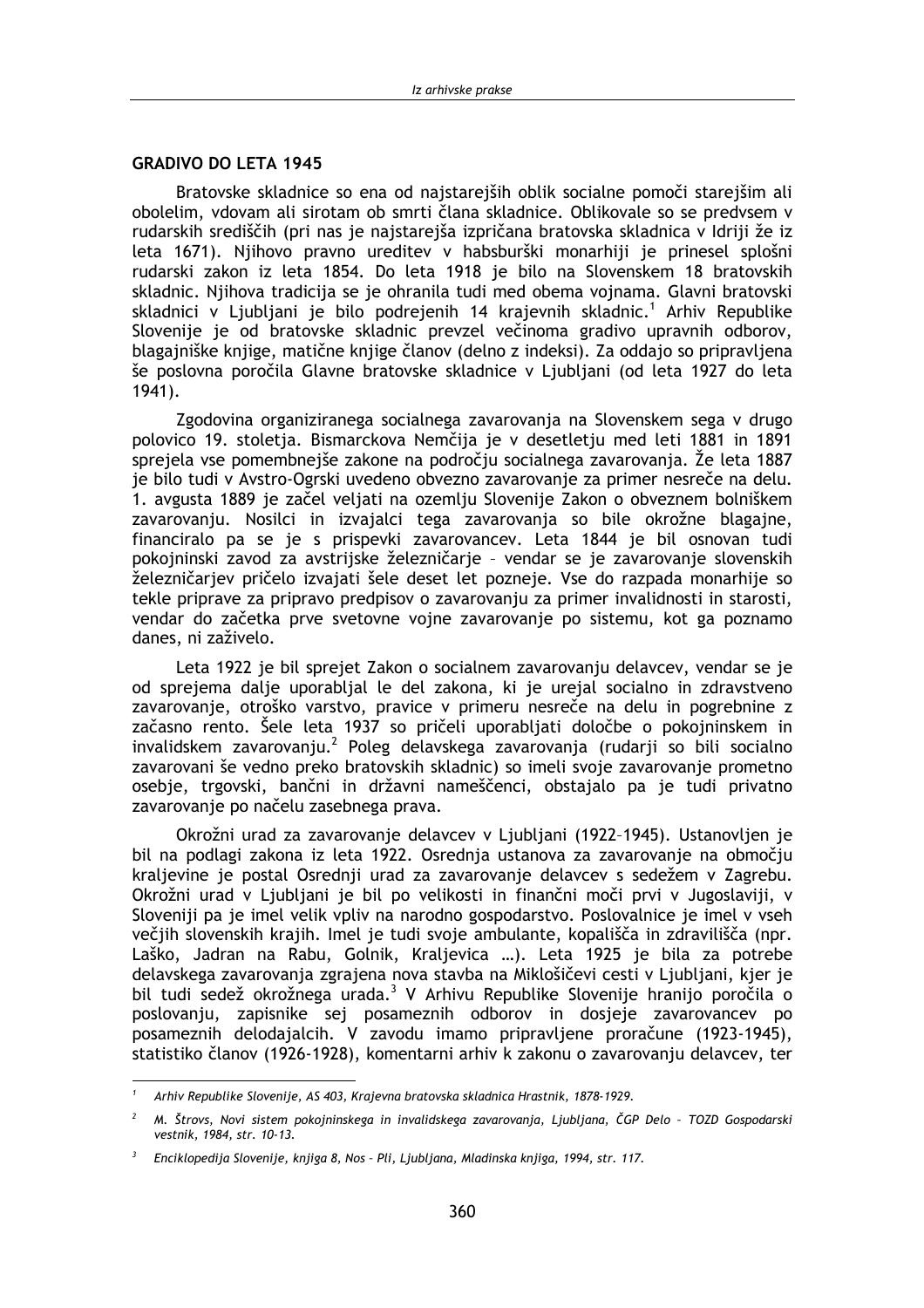gradivo, ki je nastalo ob 40-letnici socialnega zavarovania. Urad je namreč ob tej priložnosti 21. 12. 1929 pripravil proslavo, na kateri je govoril komisar OUZD, Miha Krek.

Pokojninski zavod za nameščence (1919-1945) je prav gotovo najbolj znana predvojna inštitucija na področju socialnega zavarovanja. K svoji prepoznavnosti je najbolj prispeval z zgraditvijo nebotičnika v Ljubljani. Sprva je bilo njegovo poslovanje omejeno le na ozemlje Slovenije. Od avgusta 1919 pa je bilo z naredbo Ministrstva za socialno politiko in narodno zdravje območje delovanja raztegnjeno tudi na preostalo nekdanje avstrijsko ozemlje Kraljevine SHS, in od leta 1922 tudi na območje Prekmurja. V arhivu že hranijo letna poročila ter saldakonte kavarne Nebotičnik. V zavodu imamo za predajo pripravljenih tudi nekaj načrtov objekta na Gajevi ulici v Ljubljani (današnji Štefanovi) ter likvidacijsko bilanco z datumom 30. 6. 1945.

V okviru tega ustvarjalca bi želela opozoriti na gradivo, za katerega menim, da bo lahko nudilo dobro osnovo marsikateri raziskavi. Gre za dosjeje tistih, ki so pri Pokojninskem zavodu za nameščence najemali posojila za gradnjo ali obnovo stanovanj ali hiš.

V letnem poročilu Pokojninskega zavoda za nameščence v Ljubljani za XX. in XXI. poslovno leto 1938 in 1939 lahko preberemo: »Direktor dr. Vrančič je poročal, da je v upravni dobi od leta 1933 do leta 1938 naš zavod dovolil visoka investicijska posojila banovini v Ljubljani in v Splitu ter mestnim občinam v Ljubljani. Mariboru in Splitu, pomagal pa je tudi srednjim in delavskim slojem z manjšimi posojili do lastnih domov ter s tem dvignil stavbno delavnost, ki je v korist industrijalcu, obrtniku, nameščencu in delavcu.«<sup>4</sup>

»Končno je občni zbor soglasno odobril sklep upravnega odbora in tega do prihodnjega občnega zbora pooblastil, da sme v smislu § 37., t. 7., oziroma § 59., t. 6. zakona o pokojninskem zavarovanju nameščencev sklepati o kupovanju in prodaji nepremičnin, pri čemer naj se upoštevajo naslednie smernice: ... Upravni odbor sme graditi stanovanjske hišice za interesente zavarovance proti mesečnemu odplačilu za obrestovanie in amortizacijo posojenega kapitala.«<sup>5</sup>

Za vsakega prosilca je bil oblikovan dosje, v katerem so poleg prošnje in priporočil tudi načrti predvidene gradnie, različni predračuni izvajalcev del, prošnje za odlog poplačila posojila ... Ti dosjeji so zanimiv vir tako za delovanje Pokojninskega zavoda za nameščence kot za preučevanje dela tistih, ki so ponujali storitve na področju gradnje (arhitekti, gradbeniki ...). Omenjenih dosjejev je 1541 in pokrivajo tako različna območja Slovenije kot tudi Dalmacije (Split, Cavtat, Šibenik, Zadar), kamor je tudi segalo poslovanje Pokojninskega zavoda za nameščence.

Vsi trije glavni nosilci socialnega zavarovanja pred drugo svetovno vojno so delovali tudi med drugo svetovno vojno.

#### **OBDOBJE PO DRUGI SVETOVNI VOJNI**

Maja 1945 je Antifašistični svet narodne osvoboditve Jugoslavije sprejel Zakon o izvajanju socialnega zavarovanja na območju federativne Jugoslavije. Vzpostavljena

Letno poročilo Pokojninskega zavoda za nameščence v Ljubljani za XX. in XXI. poslovno leto 1938 in 1939, str. 6.

Prav tam, str. 7.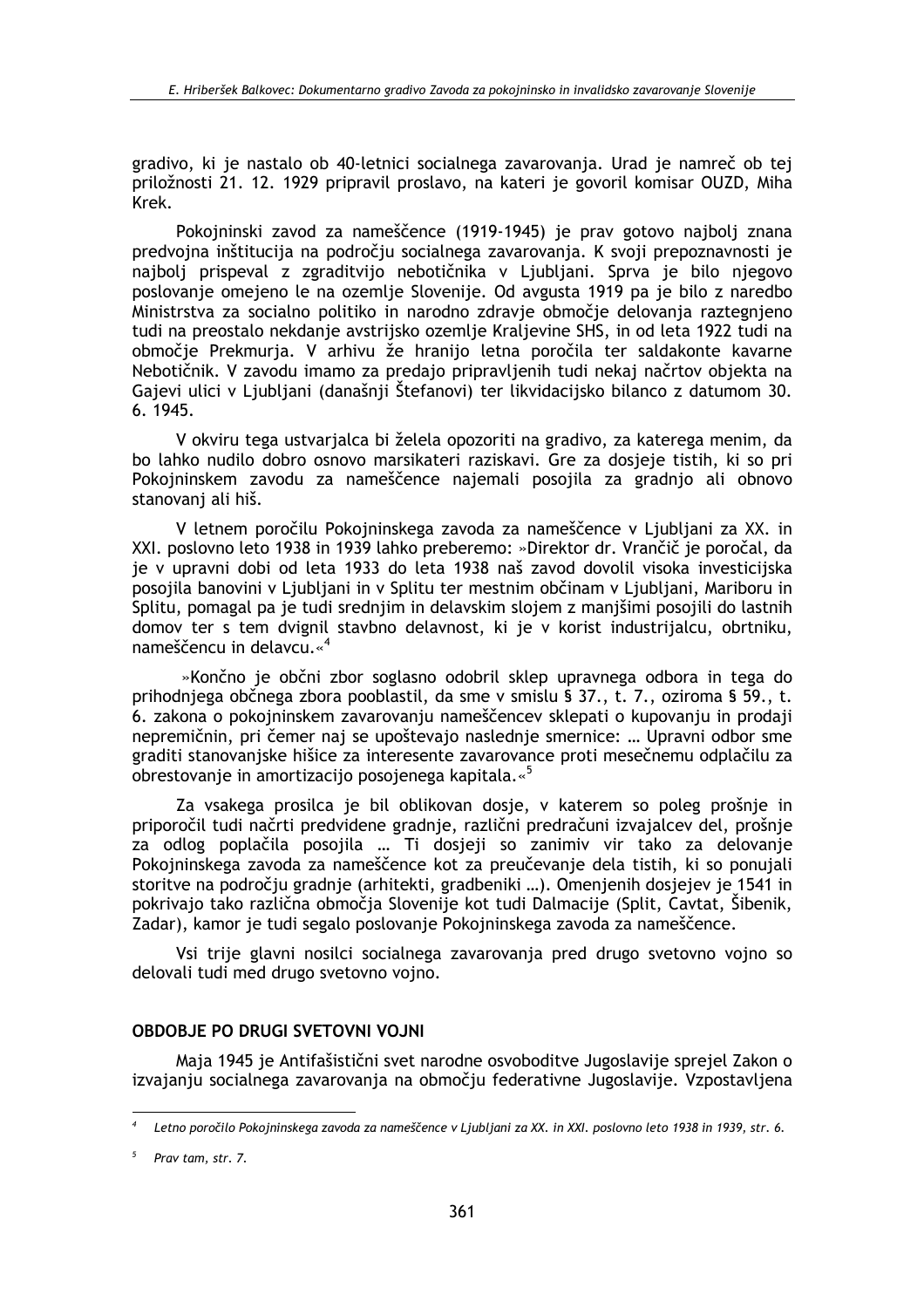je bila organizacijska enotnost na območju vse države, edini nosilec socialnega zavarovania je postal osrednij zavod za socialno zavarovanje s sedežem v Beogradu, vsi drugi nosilci pa so postali izpostave ali začasni organi.

Prvega julija 1945 je bil z uredbo ustanovljen Federalni zavod za socialno zavarovanje v Sloveniji. Del dejavnosti je izvajal kot krajevni organ Osrednjega zavoda za socialno zavarovanje v Zagrebu, zato je iz tega obdobja ohranjena dokumentacija, ki priča o obsežni korespondenci med obema nosilcema zavarovanja. 5.7. 1945 je bilo z uredbo uvedeno poenotenje socialnega zavarovanja na območju LRS po določilih Zakona o zavarovanju delavcev. S posebnim pravilnikom so bile likvidirane ustanove, ki so bile nosilke obveznega socialnega zavarovanja na območju FLRJ.

Že dve leti pozneje, in sicer leta 1947, sta sledila preimenovanje in reorganizacija. Podlaga je bil Zakon o socialnem zavarovanju delavcev, nameščencev in uslužbencev (julij 1946). Oblikovan je bil Državni zavod za socialno zavarovanje filiala Ljubljana, s filialami v Ljubljani, Mariboru, Ajdovščini ter posebno filialo državnega prometnega osebja. Med letoma 1950 in 1952 so bile ustanovljene posebne uprave za socialno zavarovanje.

Leta 1952 je bila izdana Uredba o ustanovitvi zavodov za socialno zavarovanje, ki je za osnovne nosilce socialnega zavarovanja postavila okrajne oziroma republiške zavode. Navodilo k uredbi pa je določalo, da mora biti v vsaki jugoslovanski republiki obvezno en republiški zavod. Tako je bil 20. 6. 1952 ustanovljen Zavod za socialno zavarovanje LR Slovenije, ki je deloval vse do 31. 12. 1971. Skupščina skupnosti pokojninskega in invalidskega zavarovanje je namreč julija 1971 sprejela sklep o ustanovitvi, organizaciji in delovnem področju lastne službe.

Med leti 1971/1972 do 1992 je bila nosilec pokojninskega in invalidskega zavarovanja Skupnost pokojninskega in invalidskega zavarovanja Slovenije (SPIZ). Tudi za druga področja socialnega zavarovanja so bile oblikovane skupnosti (skupnost zdravstvenega zavarovanja, skupnost socialnega zavarovanja).

Predvidevam, da je večina dokumentarnega gradiva prejšnjih skupnih nosilcev socialnega zavarovanja ostala SPIZ-u, vsaj če sklepam po tem, da je ostalo gradivo upravnih organov - skupščina, upravni odbor, posamezne komisije. Ob pripravi gradiva za to obdobie bi bilo morda smiselno pregledati, kai so y pristojne arhive oddale ostale skupnosti.

Za gradivo, nastalo med leti 1945 in 1992, še ne moremo v celoti povedati, kako popolno je. Hramba je bila prepuščena glavnim pisarnam, ki so poglavitno skrb namenjale dosjejem zavarovancev. V okviru službe SPIZ je deloval dokumentacijski center, ki je skrbel za pripravo sej organov skupnosti, delno pa je hranil tudi dokumentarno gradivo.

V zavodu je posebej oblikovana zbirka personalnih dosjejev s prelomom v letu 1971. Pri hrambi teh dosjejev smo obdržali prvotno ureditev. V delu do leta 1971 najdemo tudi personalne dosjeje uslužbencev nosilcev socialnega zavarovanja pred drugo svetovno vojno. Federalni zavod za socialno zavarovanje je poleg premoženja in zavarovancev prevzel tudi zaposlene (bolniške sestre, zdravnike ...). Drugi del personalnih dosjejev zajema obdobje od leta 1971 do 2004. Dosjeje tistih, ki so bili ob razpadu Republiškega zavoda za socialno zavarovanje zaposleni, so si skupnosti razdelile.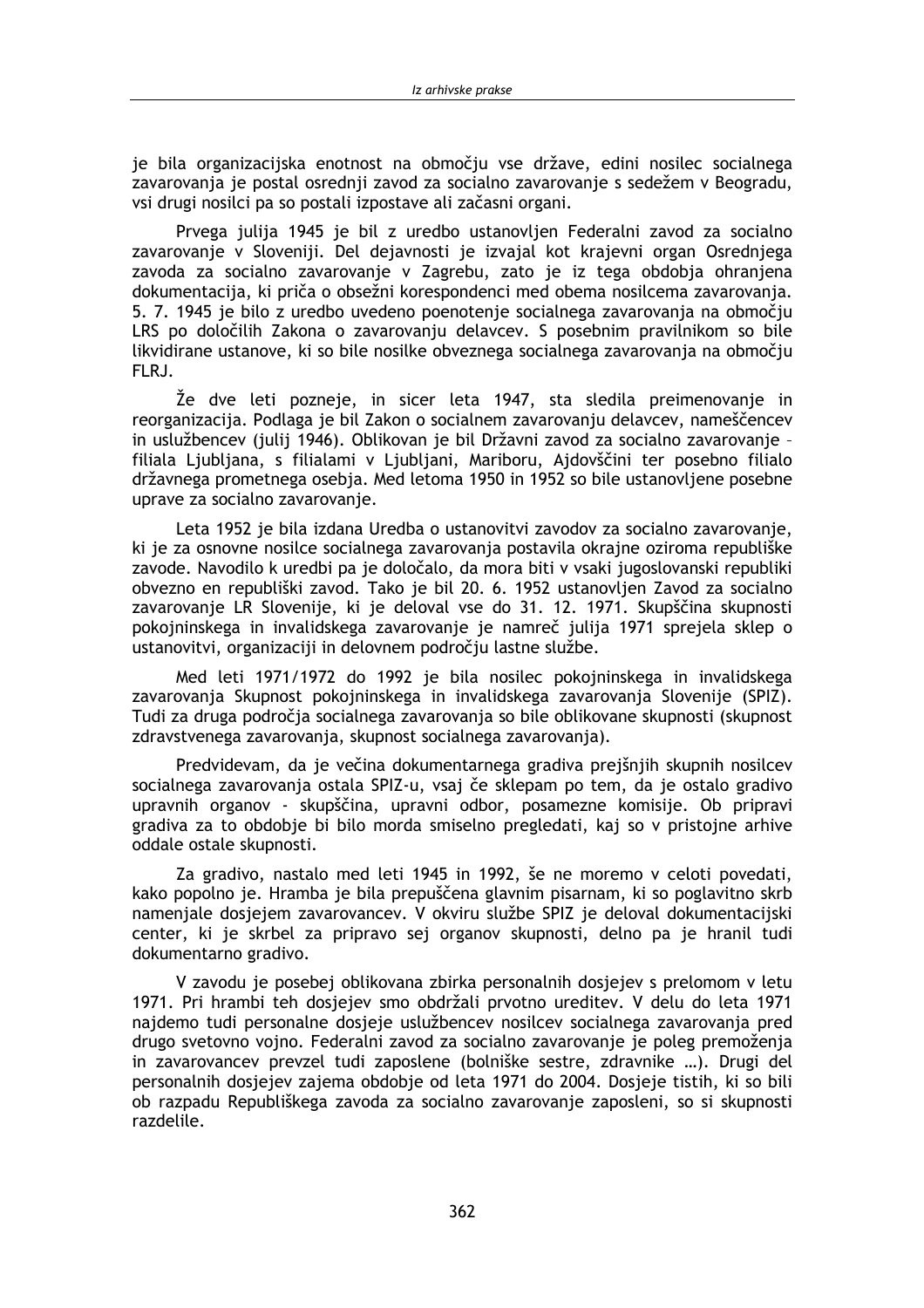## ZAVOD ZA POKOJNINSKO IN INVALIDSKO ZAVAROVANJE SLOVENIJE

Zavod za pokojninsko in invalidsko zavarovanje Slovenije je bil ustanovljen 1. julija 1992. Do leta 2005 sta bila upravna organa skupščina in upravni odbor, od leta 2005 je organ upravljanja Svet zavoda.

Službo zavoda sestavljajo centrala, območne enote (9) in izpostave (4). Tudi v preteklosti je bila organiziranost podobna - z različnimi poimenovanji (direkcija, komunalni zavodi; delovna enota na sedežu, območne delovne enote). Vsaka območna enota ima svojo glavno pisarno, na centrali pa deluje centralna glavna pisarna.

Upravljanje z dokumentarnim gradivom poteka enotno za celoten zavod. Že v 80. letih prejšnjega stoletja je bil sprejet Program integriranega informacijskega sistema Skupnosti. Cilji programa so bili vzpostavitev baz podatkov, potrebnih za odločanje na vseh ravneh, hitrejše reševanje zahtevkov in poenotenje vseh postopkov. Od leta 1991 je bil uveden projekt pisarniškega poslovanja, ki je predstavljal osnovo za vse tehnološke postopke v strokovni službi, tako na centrali kot na območnih enotah. Enotna evidenca je bila bistven pogoj za strokovno delo, saj so npr. zadeve mednarodnega zavarovanja in pritožbene zadeve reševali le na centrali. S spremembo statuta y lanskem letu se je reševanje zadev mednarodnega zavarovanja s centrale preneslo na območne enote. To terja še večjo pozornost pri delu glavnih pisarn, saj je del evidenc o delovni dobi hranjen na centrali, v kartotečni obliki.

Leta 2002 je bil zaključen projekt poslovanja z dokumentarnim gradivom in v njegovem okviru tudi projekt hrambe dokumentarnega gradiva. Rezultat tega projekta sta bila uskladitev internih aktov zavoda z normativnimi akti, ki so urejali področie ter reorganizacija splošnih služb. Jeseni 2002 je bila ustanovljena centralna glavna pisarna. Ena izmed temeljnih nalog centralne glavne pisarne je usklajevanje dela glavnih pisarn zavoda in skrb za njihovo enotno poslovanje. V njenem okviru je bilo prvič v zgodovini zavoda oblikovano delovno mesto glavnega arhivaria. Niegove delovne naloge zajemajo zagotavljanje enotnosti pri hrambi gradiva v glavnih pisarnah zavoda, urejanje arhivskega gradiva zavoda, sodelovanje s pristojnimi arhivi...

V okviru zavoda nastaja namreč ogromno dokumentarnega gradiva. Največji del predstavljajo dosjeji zavarovancev (so tudi arhivsko gradivo zavoda). Zaradi narave dela za vsakega zavarovanca oblikujemo dosie s številko (pokojninsko številko). Znotraj dosjeja so zbrane vse zadeve, ki se nanašajo na enega zavarovanca. Pri priznavanju pravic iz pokojninskega in invalidskega zavarovanja lahko namreč priznanje ene pravice vpliva na priznanje druge, zato je nujno, da so vse zadeve zbrane na enem mestu. Za dosjeje imamo oblikovano le stalno zbirko, v kateri so dosjeji hranjeni po P-številkah. Tudi če so zadeve zaključene, je lahko dosje že naslednji dan spet »aktiven«, ker je zavarovanec morda vložil nov zahtevek. Leta 2006 je bilo skupaj na zavodu približno 12.000 tekočih metrov dosjejev zavarovancev.

A zavod je tudi upravljavec matične evidence zavarovancev in uživalcev pravic iz pokojninskega in invalidskega zavarovanja. To pomeni, da hranimo prijave in odiave v zavarovanje, vsako leto pa nam zavezanci oddajo tudi obrazce M4-M8, na katerih prijavijo podatke o ugotovljeni zavarovalni dobi in plačah oziroma osnovah ter podatke o nadomestilih plač. Skladno z zakonom je treba dokumentacijo, potrebno za uvedbo in vodenje matične evidence, hraniti najmanj 30 let, računano od pridobitve pravic na njeni podlagi, vendar ne manj kot 10 let od smrti uživalca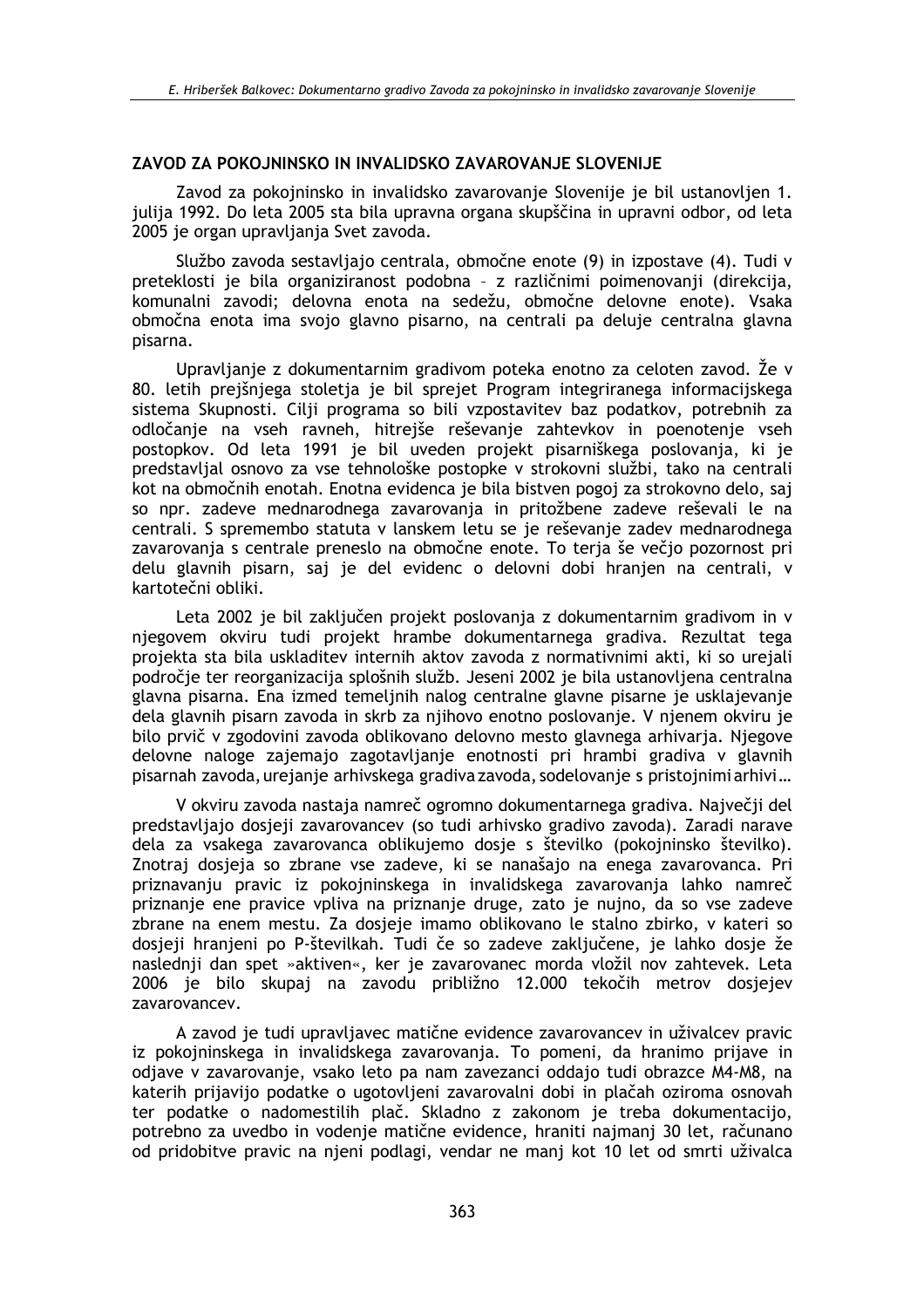pravic. Dokumentacija o osebah, o katerih se vodijo podatki v matični evidenci in ki niso pridobile pravic iz pokojninskega in invalidskega zavarovania, se hrani najmani 40 let (od zadniega vpisa v matično evidenco).

Da bi nekako obvladali vso to količino papiria, so se že v takratnem republiškem zavodu odločili, da bodo obrazce matične evidence hranili v mikrofilmski obliki. »Vpričo pomanjkanja prostora ter velikih količin arhivskega gradiva, se je skupnost pokojninskega in invalidskega zavarovanja določila, da uvede mikrofilmsko arhiviranje dokumentacije matične evidence. V decembru 1971 so bile instalirane naprave, prav tako pa se je začelo poskusno snemanje dokumentacije. Najprej bo posneta dokumentacija o zavarovalni dobi, registrirani pri prejšnjih nosilcih socialnega zavarovanja, ki zavzema mnogo dragocenega prostor, ki ga bomo na ta način pridobili za druge potrebe.«<sup>6</sup> Sredi 80. let so v dogovoru z republiškim arhivom pričeli v mikrofilmsko obliko prenašati tudi dosjeje zavarovancev.

Zavod ima svoj oddelek za mikrofilm, kjer poteka prenos dokumentov iz fizične v mikrofilmsko obliko. Nova zakonodaja in pravna veljavnost dokumentov tudi na drugih nosilcih pa postavljata zavod pred nove izzive in izrabo sodobnejših tehnologij, ki imajo svoje prednosti predvsem v hitrem dostopu do podatkov. Glede na dolge roke hrambe in nekatera predvidevanja, po katerih naj bi se v praksi dokumenti matične evidence hranili tudi do 150 let, se hrambi v fizični in mikrofilmski obliki ne moremo in ne smemo odreči.

V zavodu se smemo pohvaliti, da smo, še preden je bilo to v Zakonu o varstvu dokumentarnega in arhivskega gradiva ter arhivih izrecno zapisano, skrbeli za pravno varnost oseb. Stranke zavoda so v preteklosti z različnimi dokumenti (zapisniki OLOjev, zapisniki pričevanj o tem, kje je bil kdo zaposlen, kje je delal ...) dokazovale, da izpolnjujejo pogoje za določeno pravico. V zavodu smo jih hranili, ker bi lahko predstavljali osnovo še za kakšno pravico. Tako smo po osamosvojitvi z različnimi dokazili pomagali državljanom, ki so uveljavljali pravice po Zakonu o žrtvah vojnega nasilia. Zakonu o plačilu odškodnine žrtvam voinega in povoinega nasilia ...

Pred nami je še veliko izzivov. Lani smo dobili prostor, kamor bomo preselili stalno zbirko dokumentarnega gradiva zavoda (razen dosjejev zavarovancev). Tako bodo na enem mestu zbrani gradivo organov zavoda, kadrovske zadeve, finančni dokumenti, statistično gradivo, pravilniki, navodila za delo ... Na področju hrambe v elektronski obliki smo na začetku poti, ki bo pestra in zanimiva. Vzpostavili smo dobro sodelovanje s pristojnim arhivom, tako da bomo arhivsko gradivo predhodnikov zavoda pripravili in predali v skladu s strokovnimi merili in v zadovoljstvo prihodnjih uporabnikov in raziskovalcev. In navsezadnje upamo, da bomo s svojo skrbjo za dokumentarno gradivo poskrbeli za materialno in pravno varnost tistih, ki bodo v našem zavodu uveljavljali pravice iz pokojninskega in invalidskega zavarovanja.

#### **VIRI IN LITERATURA**

- Arhiv Republike Slovenije, AS 403, Krajevna bratovska skladnica Hrastnik, 1878-1929.
- Enciklopedija Slovenije, knjiga 8, Nos Pli, Ljubljana, Mladinska knjiga, 1994
- Letno poročilo Pokojninskega zavoda za nameščence v Ljubljani za XX. in XXI. poslovno leto 1938 in 1939.
- Republiški zavod za socialno zavarovanje Ljubljana, Poslovno poročilo za leto 1971, Ljubljana, april 1972.

 $\overline{6}$ Republiški zavod za socialno zavarovanje Ljubljana, Poslovno poročilo za leto 1971, Ljubljana, april 1972, str. 26.